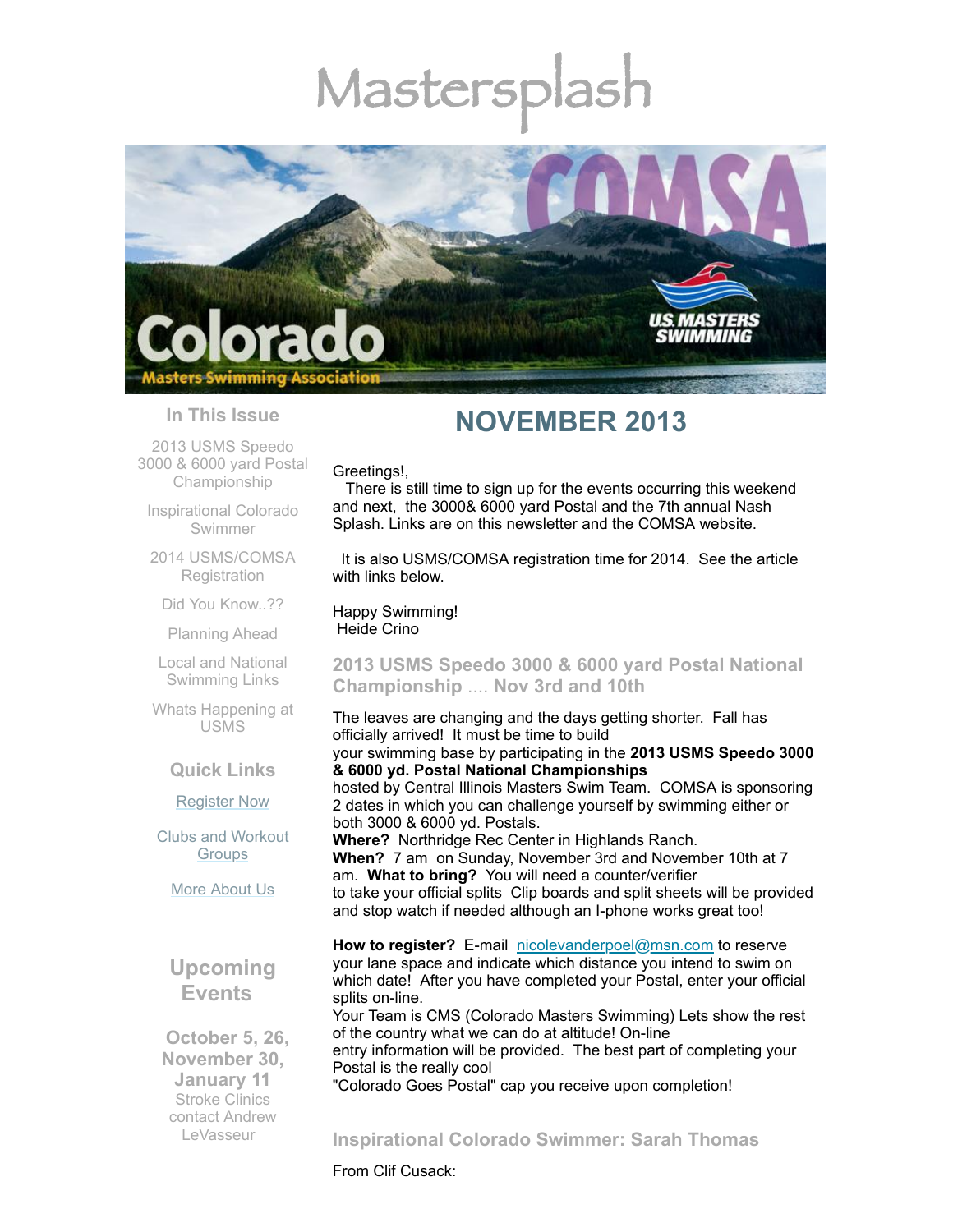## **November 9, 2013**

7th annual Nash Splash VMAC Pool Thornton, CO meet info and [registration](https://www.clubassistant.com/club/meet.cfm?c=1279&smid=4939)

**November 16, 2013** Buff Invitational event VMAC Pool Thornton, Co [meet](http://www.comsa.org/events/2013%20pool/2013BuffInviteSCY.pdf) info [entry](http://www.comsa.org/leadership/forms-documents/ConsEntry.pdf) form

 **December 14, 2013** 2013 Denver Athletic Club Masters SCM Meet The Denver Athletic Club Meet info [/registration](http://www.comsa.org/events/2013%20pool/2013DACMastersMeetSheet.pdf)

## **January 14, 2014**

Colorado Swimming Hall of Fame Pentathalon George Washington HS, Denver meet info coming soon

## More [Information](http://www.comsa.org/)

# **Ongoing Events**

**400 yd Kick for Time** Dec 1-31, 2013 event info and [registration](http://www.usms.org/comp/event.php?MeetID=20131201MEMO-1Y)

**Butterfly is Not a Crime Postal Swim Oct 15,2013-Aug 31 2014** event [info/registration](http://swimflyfast.com/)

## **[Contact](mailto:heidecrino@gmail.com?)**

I just saw an article today about a Conifer resident that is probably noteworthy for a COMSA newsletter:

See Sarah Thomas in this article: <http://www.athleta.net/2013/10/22/notable/>

From the article:

Sarah Thomas

That very same lake and weekend also produced one of the most astounding feats of endurance the sport has ever seen when 31-year-old Conifer,



Colorado, resident Sarah Thomas strode into the water at noon on Friday to begin an historic 50-mile double crossing of Lake Memphremagog. She faced a stiff headwind from Magog down to Newport, and what should have been a straightforward, 12-hour crossing dragged past the 15-hour mark. Undeterred, she paused for six minutes on that concrete boat ramp, reapplying sunblock (though it was about two in the morning, the sun would be back up and blazing in a handful of hours) and snacked on some baby carrots before she bravely waded back into the cool water and started the long slog back to Magog. This unflinching 30-hour adventure was one of the most jaw-droppingly awesome feats of perseverance I've ever seen, and not just on Sarah's part. Her fianc� Ryan had thrown out his back a couple days before the swim but still spent more than 30 hours half frozen in a 16-foot aluminum boat being tossed around unmercifully by a frisky Memphre. What's even more astonishing about Sarah and this swim is that the relative newcomer to marathon swimming completed this first-ever double crossing a mere six weeks after an historic, also first-ever, 44-mile double-crossing of Lake Tahoe. The lady is a daring double-crosser in the most remarkable sense of the term!

## <span id="page-1-0"></span>**2014 USMS/COMSA Registration Open Now**

Registration in United States Masters Swimming and the Colorado Masters Swimming Association is based upon a calendar year (not from the time you register). Registration fees are \$40 (January 1- December 31). The registration period for each calendar year starts on November 1, with memberships expiring on December 31 of the following year (14 months). Your membership in USMS/COMSA includes:

- SWIMMER magazine, the official publication of United States Masters Swimming. Content is directly related to all areas of swimming for adults.
- The Master Splash newsletter, the official publication of COMSA, announces local swimming related events.
- Secondary insurance coverage, which covers all workouts and events where all participants are USMS registered.
- Opportunity to participate in local, national and international competitions as well as open water swims, and clinics.

All swimmers must register with one of the three Colorado Masters Swimming Association registered clubs or as unattatched. Selecting the correct club is critical if you plan to swim individual or relay events in USMS sanctioned meets. For a detailed explanation and link to register, <http://www.comsa.org/joining/join-online.html>

## <span id="page-1-1"></span>**Did You Know...? USMS Rule Changes**

Some USMS Rule changes that took effect September 25,2013 : Italics indicate the change.